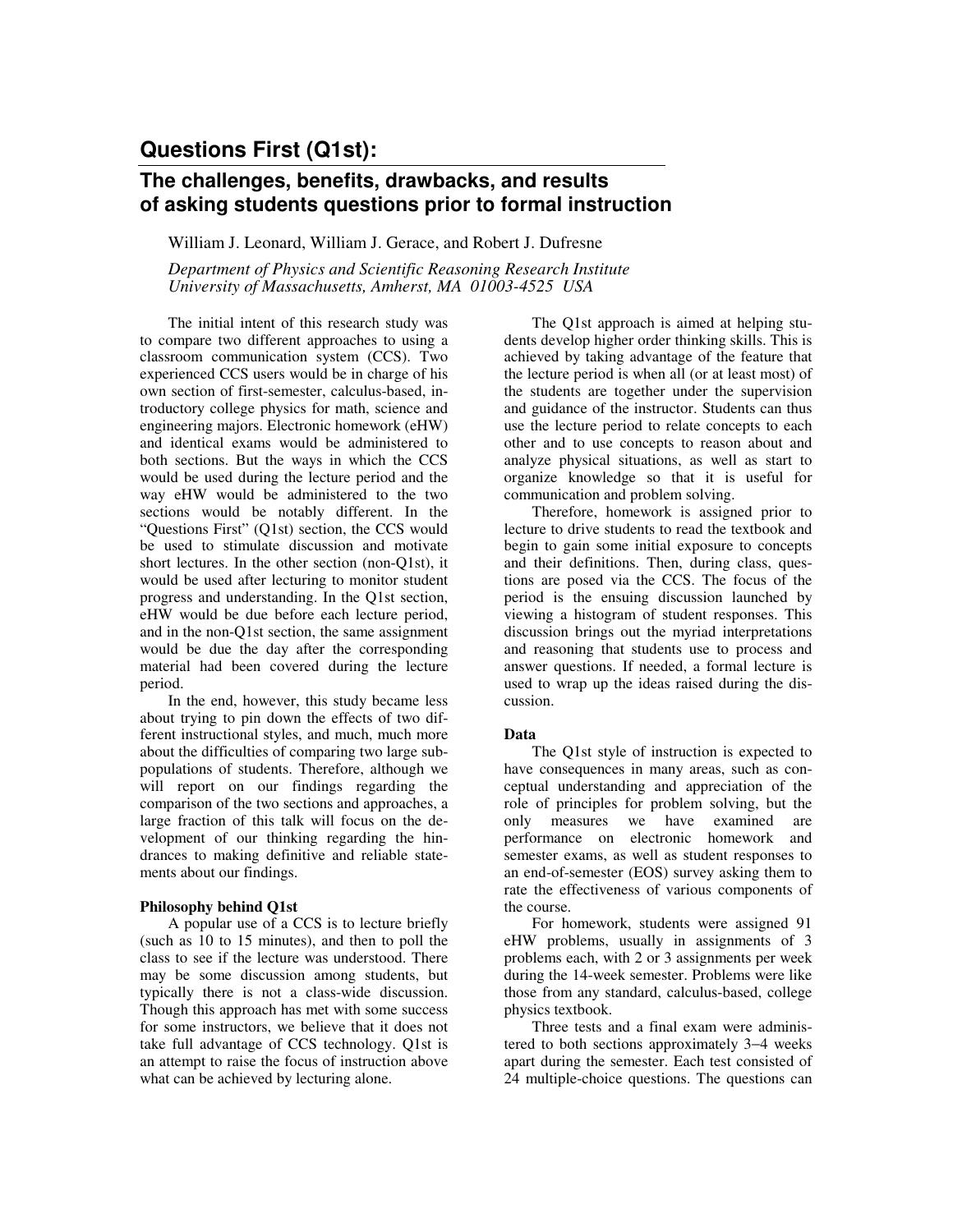| <b>Table I.</b> Some differences between sections. |  |
|----------------------------------------------------|--|
|----------------------------------------------------|--|

| ) l st                                                | Non-Q1st                                       |
|-------------------------------------------------------|------------------------------------------------|
| questions drive<br>discussion and<br>motivate lecture | questions mostly<br>after short lecture        |
| eHW due before<br>lecture session                     | eHW due<br>1 day after<br>lecture session      |
| conceptual ques-<br>tions also due before<br>lecture  | repeated CCS<br>questions due<br>after lecture |
| only 29 $%$<br>engineering<br>majors                  | mostly<br>engineering<br>majors $(64%)$        |
| TuTh                                                  | <b>MWF</b>                                     |
| 75-minute<br>lecture sessions                         | 50-minute<br>lecture sessions                  |
| only 82 students                                      | 236 students                                   |
| attendance<br>graded                                  | attendance<br>not graded                       |

be divided into three basic types: (1) computational (i.e., traditional); (2) conceptual; and (3) analysis/reasoning. The computation problems can be solved either algorithmically by pattern matching and manipulating equations, or conceptually using principles. The conceptual questions usually require conceptual understanding, but students might simply know the answer from memory. The analysis/reasoning questions usually require some combination of conceptual understanding and appreciation of definitions and basic relationships, and ask students to reason about situations using concepts and equations.

The EOS survey asked students to rate each of nine components of the course on its effectiveness in helping them understand course material and prepare for the semester exams. Some of the components rated were: Lecture Sessions,

CCS Questions, Problem Sets, Practice Exams, Textbook, and Review Sessions. A high percentage of students (84%) filled out this survey.

#### **Comparison of the two sections**

As mentioned before, both professors used a CCS during class to ask questions and stimulate activity. Also, both sections were assigned the same 91 eHW problems, both took the same 4 semester exams, and both filled out an EOS survey. A summary of the differences between the two sections may be found in Table I.

#### **Results and conclusions**

Results on the 4 exams and eHW are shown in Table II. The Q1st section performed consistently below the non-Q1st section on all 4 exams, with an average difference of 2 percentage points. This means that, on average, the non-Q1st section scored one-half of one multiple-choice question better than the Q1st section.

The difference in eHW scores is dramatic. The non-Q1st section outperformed the Q1st section by nearly 30 percentage points, and on average, correctly answered nearly twice as many problems.

In effectiveness for understanding the material and preparing for exams, Review Sessions and Practice Exams were rated #1 and #2, respectively, by both sections, and the Lecture Sessions were rated lowest by both. CCS Questions were rated near the bottom by both sections.

We can conclude that: (1) Q1st students did not (or could not) do the eHW, perhaps because it was due prior to class; (2) despite the large difference in eHW scores, there is little difference in the exam scores; and (3) students apparently learned the material and prepared for exams (or at least, they believe that they did) by attending review sessions and using practice exams. Further, students from both sections found the lecture sessions the least effective component of the course.

|                  | E1     | E2     | E3     | F      | EXAMPLEXAM <sub>ave</sub> | $eHW_{ave}$ |
|------------------|--------|--------|--------|--------|---------------------------|-------------|
| Q1st $(\%)$      | 54.6   | 39.4   | 48.6   | 37.2   | 45.0                      | 34.9        |
| non-Q1st $(\% )$ | 57.1   | 39.9   | 49.2   | 41.8   | 47.0                      | 64.6        |
| $\Delta(\%)$     | $-2.4$ | $-0.5$ | $-0.6$ | $-4.6$ | $-2.0$                    | $-29.7$     |
| N(Q1st)          | 80     | 76     | 70     | 71     |                           |             |
| $N$ (non-Q1st)   | 229    | 223    | 216    | 215    |                           |             |

**Table II.** Results on exams and eHW.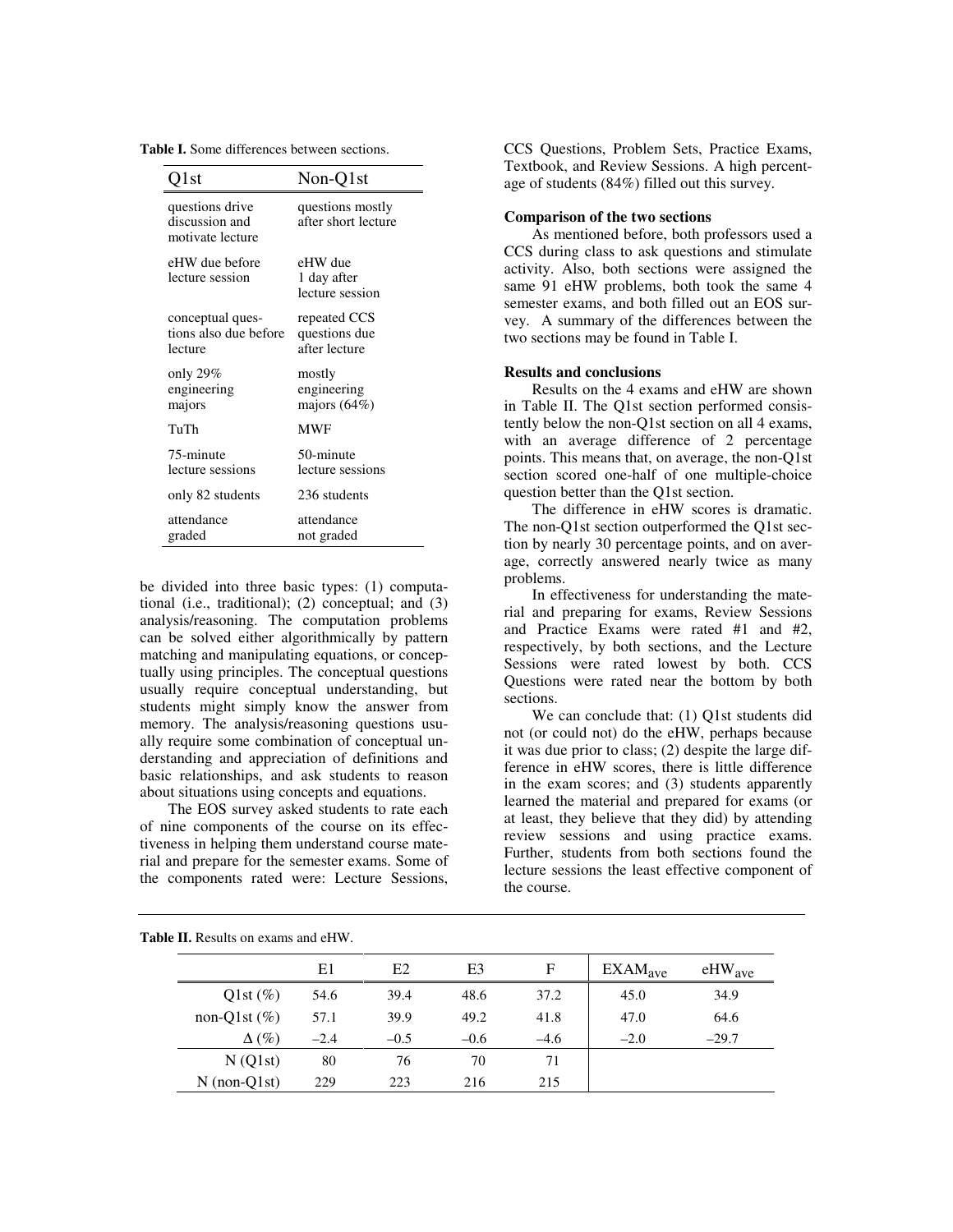### **Looking in greater detail at exam performance.**

Figure 1 shows a scatterplot comparing the performance on each of the 96 exam questions by the two sections. The dotted line indicates where a question would end up if both sections performed equally well. Points above the line indicate questions on which the Q1st section performed better, and points below the line indicate questions on which the non-Q1st section performed better.

The range of differences between the two sections is rather large, going from a minimum of −24.5% to a maximum of +15.5%. We might hypothesize that many of these differences are significant, and perhaps knowing which questions were answered more successfully by which section would lead to new insights into the two differing instructional approaches.

The difficulty is knowing how large a difference is significant. Therefore, we have computed an uncertainty  $\sigma_n$  in each difference  $\Delta_n$ , and constructed the set of ratios  $(\Delta/\sigma)_n$ , where *n* ranges from 1 to 96. These 96 ratios are shown in Figure 2.

We might presume that all ratios larger than 1 or 2 indicate questions that are significant enough to warrant closer scrutiny (i.e., differences are more than  $1\sigma$  or  $2\sigma$  from the average). But that means we must ask ourselves, "If these 96 ratios were distributed Normally, what would the distribution look like?" To answer this question, we can compare the *cumulative Normal probability distribution* to the distribution above. The result is shown in Figure 3.



**Figure 1.** Comparison of exam performances by question.



**Figure 2.** Distribution of ∆/σ.

The 96 values of  $\Delta/\sigma$  appear to be distributed Normally, with a shift in the mean  $(\Delta/\sigma)_{\text{ave}}$  of -0.34. The sum of squared differences between the question distribution and the Normal distribution  $\Sigma(\chi^2)$  is about 4. These two numbers characterize the distribution.

Both numbers seem to be small, but how can we know for certain? How do we know if either the shift in the mean or the sum of squared differences is significant?

One technique is to compute  $(\Delta/\sigma)_{\text{ave}}$  and  $\Sigma(\chi^2)$  for arbitrary sub-populations of the same section. Because students within a particular section experienced the same treatment, any differences between chosen sub-groups may be considered a sampling of the statistical differences we might expect when comparing other sub-groups. Table III shows values for  $(\Delta/\sigma)_{\text{ave}}$  and  $\Sigma(\chi^2)$  for various sub-groups of the larger (non-Q1st) section.

This table indicates that differences  $(∆)$  as large as 25% should not be considered unusual. It also indicates that an average difference between two sub-groups ( $\Delta_{ave}$ ) of 2–4% is not unusual either. Further, a shift in the mean of  $\Delta/\sigma$  as large as about  $0.5$  or a sum of squared differences of as large as about 10 should be considered within statistical bounds. (That is, for this set of choices,  $(\Delta/\sigma)_{\text{ave}}$  is small when  $\Sigma(\chi^2)$  is large and vice versa.)



**Figure 3.** Comparison of question distribution to Normal distribution.